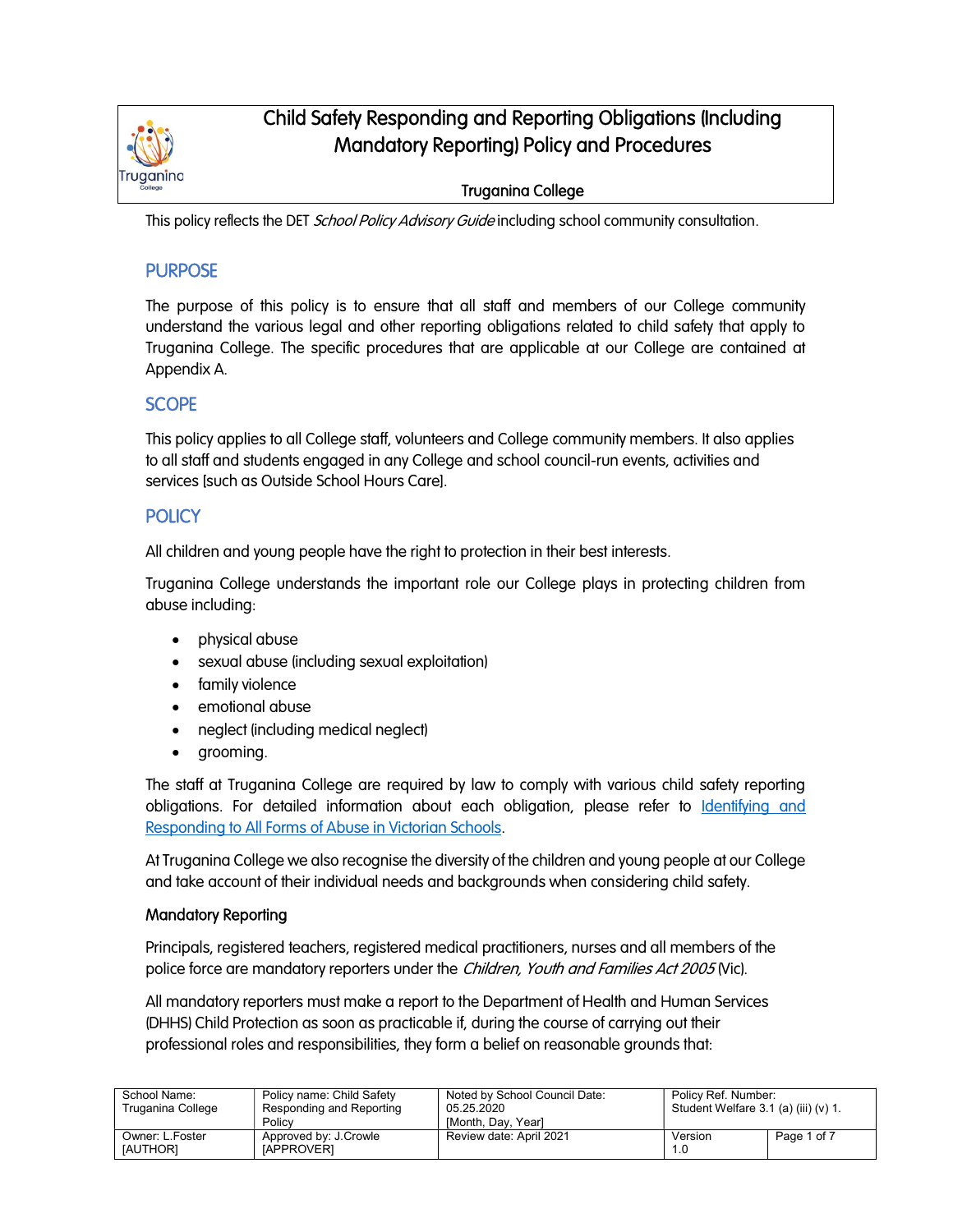- a child has suffered, or is likely to suffer, significant harm as a result of physical abuse and/ or sexual abuse, and
- the child's parents or family have not protected, or are unlikely to protect, the child from harm of that type.

A mandatory reporter who fails to comply with this legal obligation may be committing a criminal offence. It is important for all staff at Truganina College to be aware that they are legally obliged to make a mandatory report on each occasion that they form a reasonable belief that a child is in need of protection and they must make a mandatory report even if the principal does not share their belief that a report is necessary.

At our College, all mandated school staff must undertake the *Mandatory Reporting and Other* Obligations eLearning Module annually. We also require/encourage all other staff to undertake this module, even where they are not mandatory reporters.

For more information about Mandatory Reporting see the Department's School Policy and Advisory Guide: Child Protection – Reporting Obligations.

## Child in need of protection

Any person can make a report to DHHS Child Protection (131 278 – 24 hour service) if they believe on reasonable grounds that a child is in need of protection.

The policy of the Department of Education and Training (DET) requires all staff who form a reasonable belief that a child is in need of protection to report their concerns to DHHS or Victoria Police, and discuss their concerns with the College leadership team.

For more information about making a report to DHHS Child Protection, see the Department's School Policy and Advisory Guide: Child Protection – Making a Report and Four Critical Actions for Schools: Responding to Incidents, Disclosures and Suspicions of Child Abuse.

At Truganina College we also encourage all staff to make a referral to Child FIRST when they have significant concern for a child's wellbeing. For more information about making a referral to Child FIRST see the School Policy and Advisory Guide: Child Protection – Reporting Obligations.

### Reportable Conduct

Our school must notify the Department's Employee Conduct Branch (9637 2594) if we become aware of an allegation of 'reportable conduct'.

There is an allegation of reportable conduct where a person has formed a reasonable belief that there has been:

- a sexual offence (even prior to criminal proceedings commencing), sexual misconduct or physical violence committed against, with or in the presence of a child;
- behaviour causing significant emotional or physical harm to a child;
- significant neglect of a child; or
- misconduct involving any of the above.

The Department, through the Employee Conduct Branch, has a legal obligation to inform the Commission for Children and Young People when an allegation of reportable conduct is made.

| School Name:<br>Truganina College | Policy name: Child Safety<br>Responding and Reporting<br>Policy | Noted by School Council Date:<br>05.25.2020<br><b>IMonth, Dav, Yearl</b> | Policy Ref. Number:<br>Student Welfare $3.1$ (a) (iii) (v) $1.$ |             |
|-----------------------------------|-----------------------------------------------------------------|--------------------------------------------------------------------------|-----------------------------------------------------------------|-------------|
| Owner: L.Foster<br>[AUTHOR]       | Approved by: J.Crowle<br><b>IAPPROVERI</b>                      | Review date: April 2021                                                  | Version<br>1.0                                                  | Page 2 of 7 |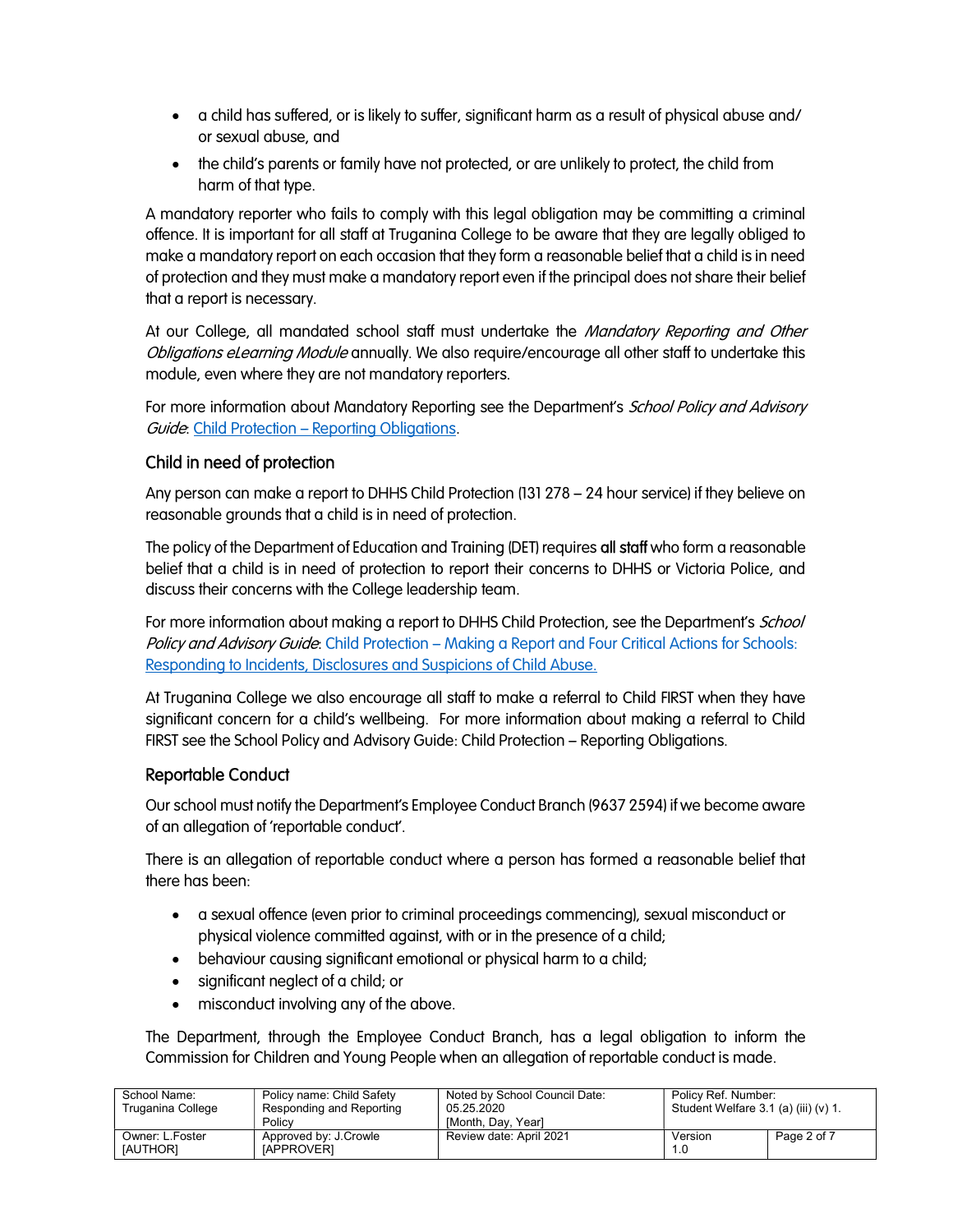Our principal must notify the Department's Employee Conduct Branch of any reportable conduct allegations involving current or former teachers, contractors, volunteers (including parents), allied health staff and school council employees.

If College staff become aware of reportable conduct by any person in the above positions, they should notify the College principal immediately. If the allegation relates to the principal, they should notify the Regional Director.

For more information about Reportable Conduct see the Department's School Policy and Advisory Guide: Reportable Conduct Scheme.

## Failure to disclose offence

Reporting child sexual abuse is a community-wide responsibility. All adults (ie persons aged 18 years and over), not just professionals who work with children, have a legal obligation to report to Victoria Police, as soon as practicable, where they form a 'reasonable belief' that a sexual offence has been committed by an adult against a child under the age of 16 by another person aged 18 years or over.

Failure to disclose information to Victoria Police (by calling 000 or local police station) as soon as practicable may amount to a criminal offence unless a person has a 'reasonable excuse' or exemption from doing so.

'Reasonable belief' is not the same as having proof. A 'reasonable belief' is formed if a reasonable person in the same position would have formed the belief on the same grounds.

For example, a 'reasonable belief' might be formed when:

- a child states that they have been sexually abused
- a child states that they know someone who has been sexually abused (sometimes the child may be talking about themselves)
- someone who knows a child states that the child has been sexually abused
- professional observations of the child's behaviour or development leads a mandated professional to form a belief that the child has been sexually abused
- signs of sexual abuse leads to a belief that the child has been sexually abused.

'Reasonable excuse' is defined by law and includes:

- fear for the safety of any person including yourself or the potential victim (but not including the alleged perpetrator or an organisation)
- where the information has already been disclosed, for example, through a mandatory report to DHHS Child Protection.

For more information about this reporting obligation, see the Department's *School Policy and* Advisory Guide: Failure to disclose offence.

### Failure to protect offence

This reporting obligation applies to College staff in a position of authority. This can include principals, assistant principals and campus principals. Any staff member in a position of authority who becomes aware that an adult associated with their school (such as an employee, contractor, volunteer or

| School Name:<br>Truganina College  | Policy name: Child Safety<br>Responding and Reporting<br>Policy | Noted by School Council Date:<br>05.25.2020<br>[Month, Day, Year] | Policy Ref. Number:<br>Student Welfare 3.1 (a) (iii) (v) 1. |             |
|------------------------------------|-----------------------------------------------------------------|-------------------------------------------------------------------|-------------------------------------------------------------|-------------|
| Owner: L.Foster<br><b>IAUTHORI</b> | Approved by: J.Crowle<br><b>IAPPROVERI</b>                      | Review date: April 2021                                           | Version<br>1.0                                              | Page 3 of 7 |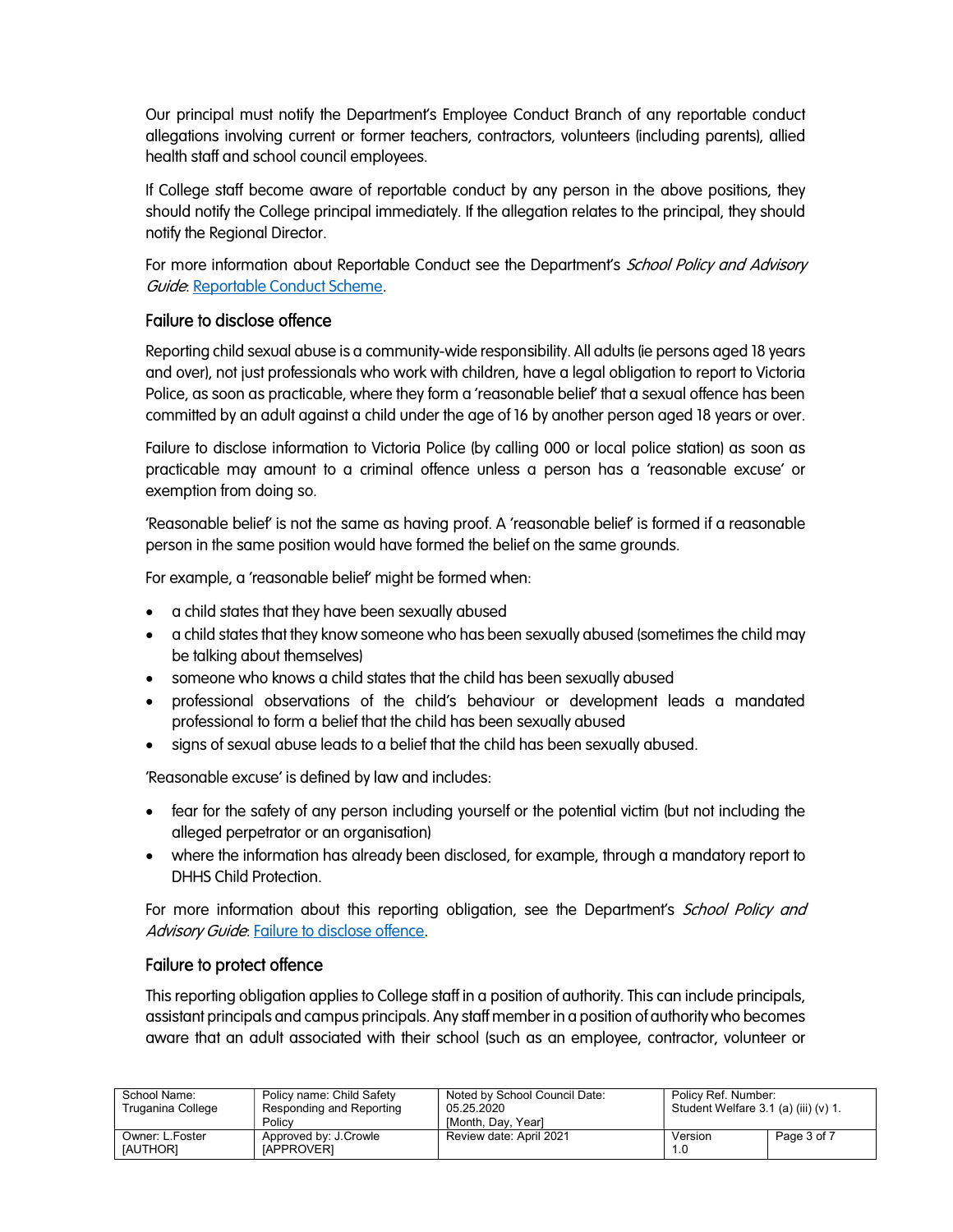visitor) poses a risk of sexual abuse to a child under the age of 16 under their care, authority or supervision, must take all reasonable steps to remove or reduce that risk.

This may include removing the adult (ie persons aged 18 years and over) from working with children pending an investigation and reporting your concerns to Victoria Police.

If a College staff member in a position of authority fails to take reasonable steps in these circumstances, this may amount to a criminal offence.

For more information about this reporting obligation, see the Department's School Policy and Advisory Guide: Failure to protect offence.

### **Grooming**

Grooming is a criminal offence under the *Crimes Act 1958* (Vic). This offence targets predatory conduct undertaken by an adult to prepare a child, under the age of 16, to engage in sexual activity at a later time. Grooming can include communicating and/or attempting to befriend or establish a relationship or other emotional connection with the child or their parent/carer.

For more information about this offence and reporting obligations see: Child Exploitation and Grooming.

## RELATED POLICIES AND FURTHER INFORMATION

Child Safety Policy

Child Safe Code of Conduct

### REVIEW CYCLE

This policy was last updated on 27 April 2020 and is scheduled for review in April 2021.

| School Name:<br>Truganina College | Policy name: Child Safety<br>Responding and Reporting<br>Policy | Noted by School Council Date:<br>05.25.2020 | Policy Ref. Number:<br>Student Welfare 3.1 (a) (iii) (v) 1. |             |
|-----------------------------------|-----------------------------------------------------------------|---------------------------------------------|-------------------------------------------------------------|-------------|
| Owner: L.Foster                   | Approved by: J.Crowle                                           | <b>IMonth, Dav, Yearl</b>                   | Version                                                     | Page 4 of 7 |
| [AUTHOR]                          | [APPROVER]                                                      | Review date: April 2021                     | 1.0                                                         |             |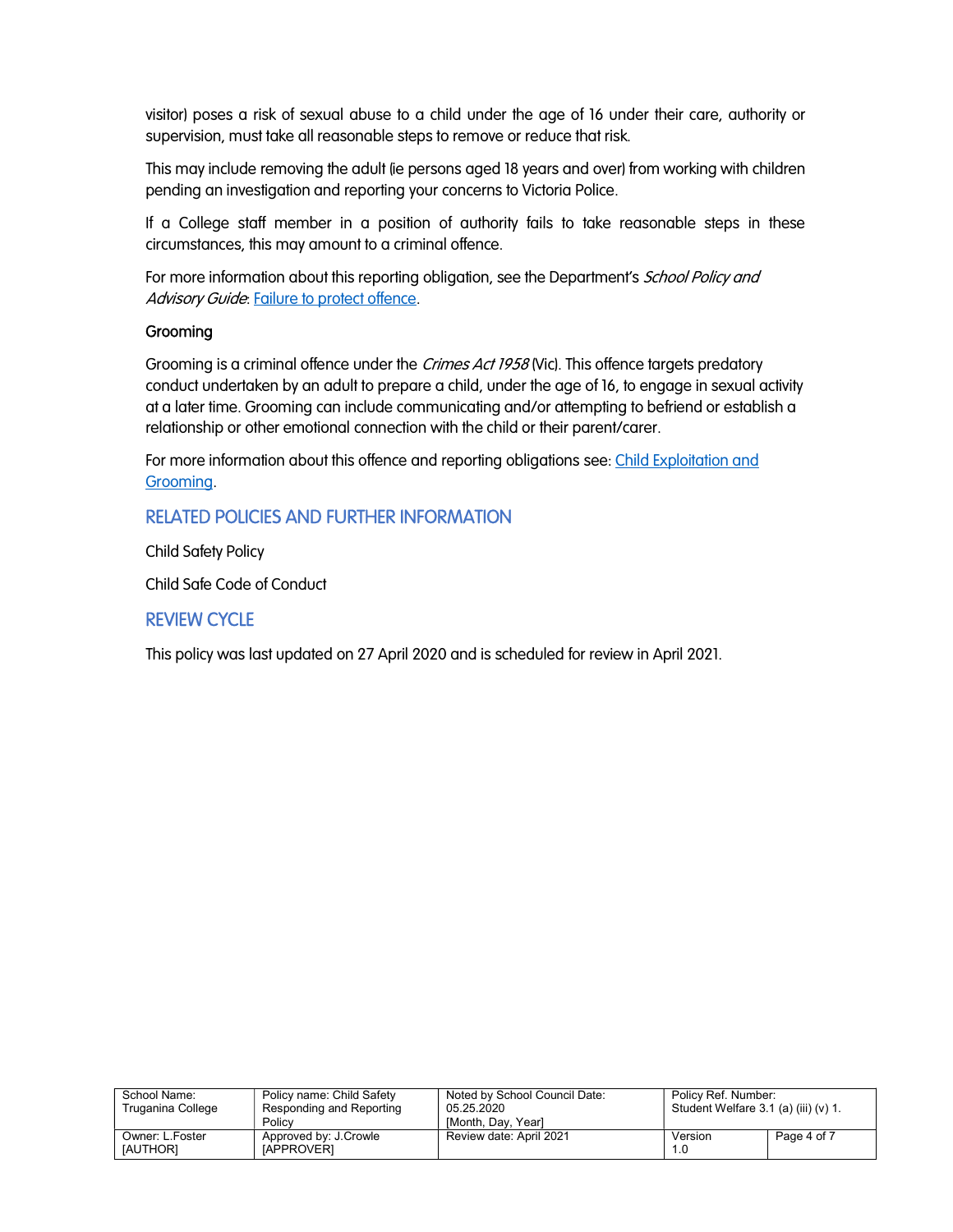## APPENDIX A

## CHILD SAFETY RESPONDING AND REPORTING PROCEDURES AT TRUGANINA COLLEGE

### For students

- All students should feel safe to speak to any staff member to raise any concerns about their safety or any other concerns that they have.
- If a student does not know who to approach at Truganina College they should start with their core teacher or Assistant Principals
- Students should report concerns to their teacher in line with the School Wide Positive Behaviour matrix.

### Managing disclosures made by students

### When managing a disclosure you should:

- listen to the student and allow them to speak
- stay calm and use a neutral tone with no urgency and where possible use the child's language and vocabulary (you do not want to frighten the child or interrupt the child)
- be gentle, patient and non-judgmental throughout
- highlight to the student it was important for them to tell you about what has happened
- assure them that they are not to blame for what has occurred
- do not ask leading questions, for example gently ask, "What happened next?" rather than "Why?"
- be patient and allow the child to talk at their own pace and in their own words
- do not pressure the child into telling you more than they want to, they will be asked a lot of questions by other professionals and it is important not to force them to retell what has occurred multiple times
- reassure the child that you believe them and that disclosing the matter was important for them to do
- use verbal facilitators such as, "I see", restate the child's previous statement, and use nonsuggestive words of encouragement, designed to keep the child talking in an open-ended way ("what happened next?")
- tell the child in age appropriate language you are required to report to the relevant authority to help stop the abuse, and explain the role of these authorities if appropriate (for a young child this may be as simple as saying "I will need to talk to people to work out what to do next to help you").

### When managing a disclosure you should AVOID:

- displaying expressions of panic or shock
- asking questions that are investigative and potentially invasive (this may make the child feel uncomfortable and may cause the child to withdraw)
- going over the information repeatedly (you are only gathering information to help you form a belief on reasonable grounds that you need to make a report to the relevant authority)
- making any comments that would lead the student to believe that what has happened is their fault

| School Name:<br>Truganina College | Policy name: Child Safety<br>Responding and Reporting<br>Policy | Noted by School Council Date:<br>05.25.2020<br><b>IMonth, Dav, Yearl</b> | Policy Ref. Number:<br>Student Welfare $3.1$ (a) (iii) (v) $1.$ |             |
|-----------------------------------|-----------------------------------------------------------------|--------------------------------------------------------------------------|-----------------------------------------------------------------|-------------|
| Owner: L.Foster<br>[AUTHOR]       | Approved by: J.Crowle<br>[APPROVER]                             | Review date: April 2021                                                  | Version<br>1.0                                                  | Page 5 of 7 |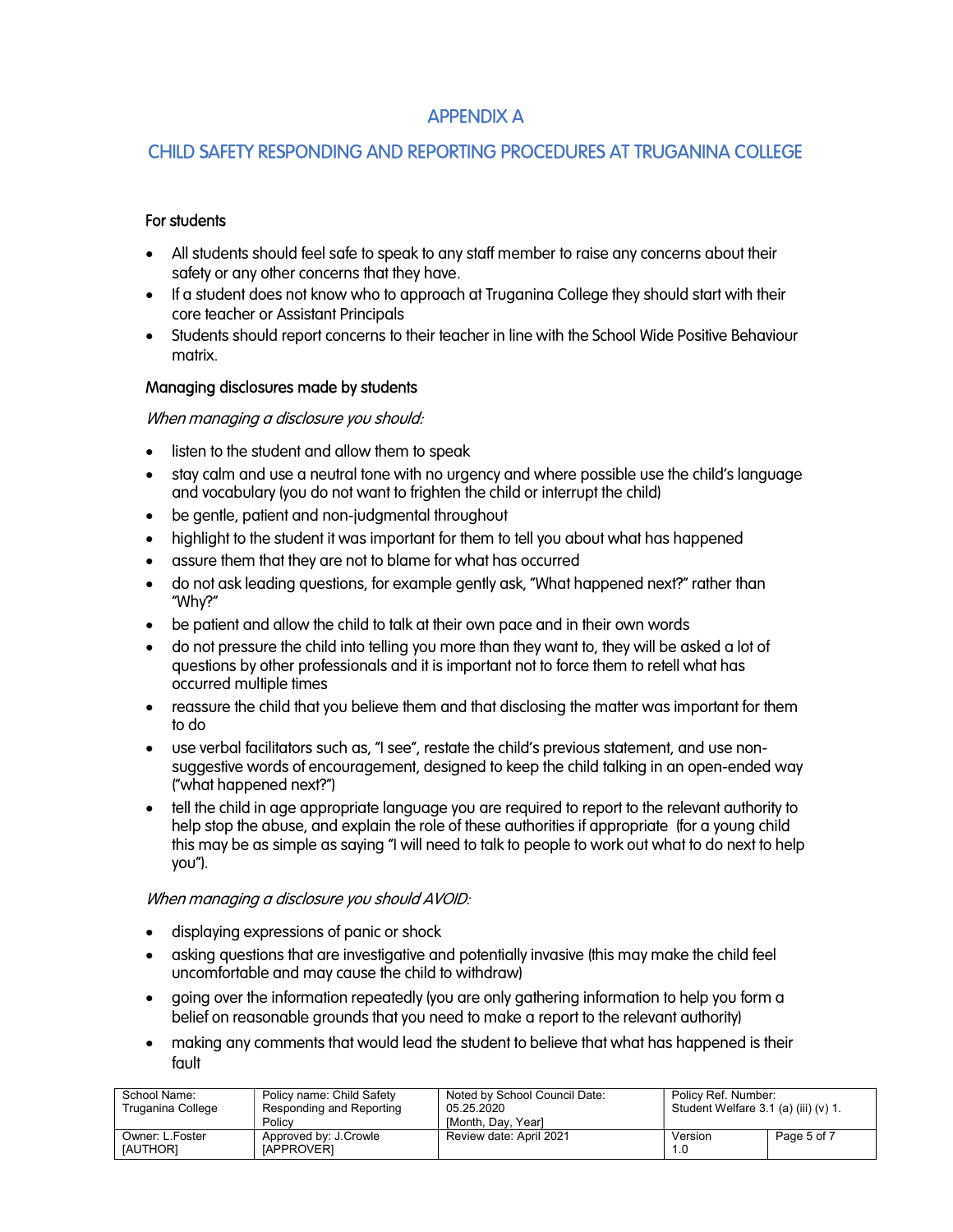making promises to the child about what will occur next or that things will be different given the process can be unpredictable and different for each child depending on their circumstances (instead reassure them that you and others will do your best to help).

### General procedures

Our school will follow the *Four Critical Actions for Schools: Responding to Incidents, Disclosures and* **Suspicions of Child Abuse (Four Critical Actions) when responding to incidents, disclosures and** suspicions of child abuse.

All staff at our College who believe that a child is in need of protection, even if it doesn't meet the threshold required for mandatory reporting or the staff member is not a mandatory reporter, should in the first instance, speak to their Assistant Principal or should make the required reports to DHHS Child Protection and/or Victoria Police as necessary.

At our College the Assistant Principal, Student Wellbeing and Engagement will be responsible for monitoring overall school compliance with this procedure.

Nothing in this procedure prevents a staff member or any other person from reporting to the relevant authorities if they form a reasonable belief that a child is at risk of abuse.

### Reporting suspicions, disclosures or incidents of child abuse

#### Responsibilities of all school staff

If a school staff member reasonably suspects or witnesses an incident of child abuse or receives a disclosure of child abuse, they must:

- If a child is at immediate risk of harm, separate alleged victims and others involved, administer first aid and call 000.
- Speak to an Assistant Principal as soon as possible, who will follow the Four Critical Actions.
- Make detailed notes of the incident or disclosure [using the Responding to Suspected Child Abuse: Template] and ensure that those notes are kept and stored securely in the locked office filing cabinet.
- If the staff member is a mandatory reporter and reasonably believes that a student has suffered physical and/or sexual abuse from which the child's parents have not protected the child, they must ensure that a report to DHHS Child Protection or Victoria Police has been made by an Assistant Principal. If the report has not been made by another staff member, the mandatory reporter must make the report.
- If the staff member has formed a 'reasonable belief' that a sexual offence has been committed by an adult against a child, they must ensure that a report to Victoria Police has been made by an Assistant Principal. If the report has not been made by another staff member, the staff member must make the report.

In circumstances where a member of the leadership team disagrees that a report needs to be made, but the staff member has formed a 'reasonable belief' that the child is in need of protection and/or has been the victim of sexual abuse, the staff member must still contact DHHS Child Protection and/or Victoria Police to make the report.

### Responsibilities of Assistant Principals and the Principal

The Assistant Principals are responsible for promptly managing the College's response to an incident, suspicion or disclosure of child abuse, and ensuring that the incident, suspicion or

| School Name:<br>Truganina College  | Policy name: Child Safety<br>Responding and Reporting<br>Policy | Noted by School Council Date:<br>05.25.2020<br><b>IMonth, Dav, Yearl</b> | Policy Ref. Number:<br>Student Welfare $3.1$ (a) (iii) (v) $1.$ |             |
|------------------------------------|-----------------------------------------------------------------|--------------------------------------------------------------------------|-----------------------------------------------------------------|-------------|
| Owner: L.Foster<br><b>IAUTHORI</b> | Approved by: J.Crowle<br><b>IAPPROVERI</b>                      | Review date: April 2021                                                  | Version<br>1.0                                                  | Page 6 of 7 |